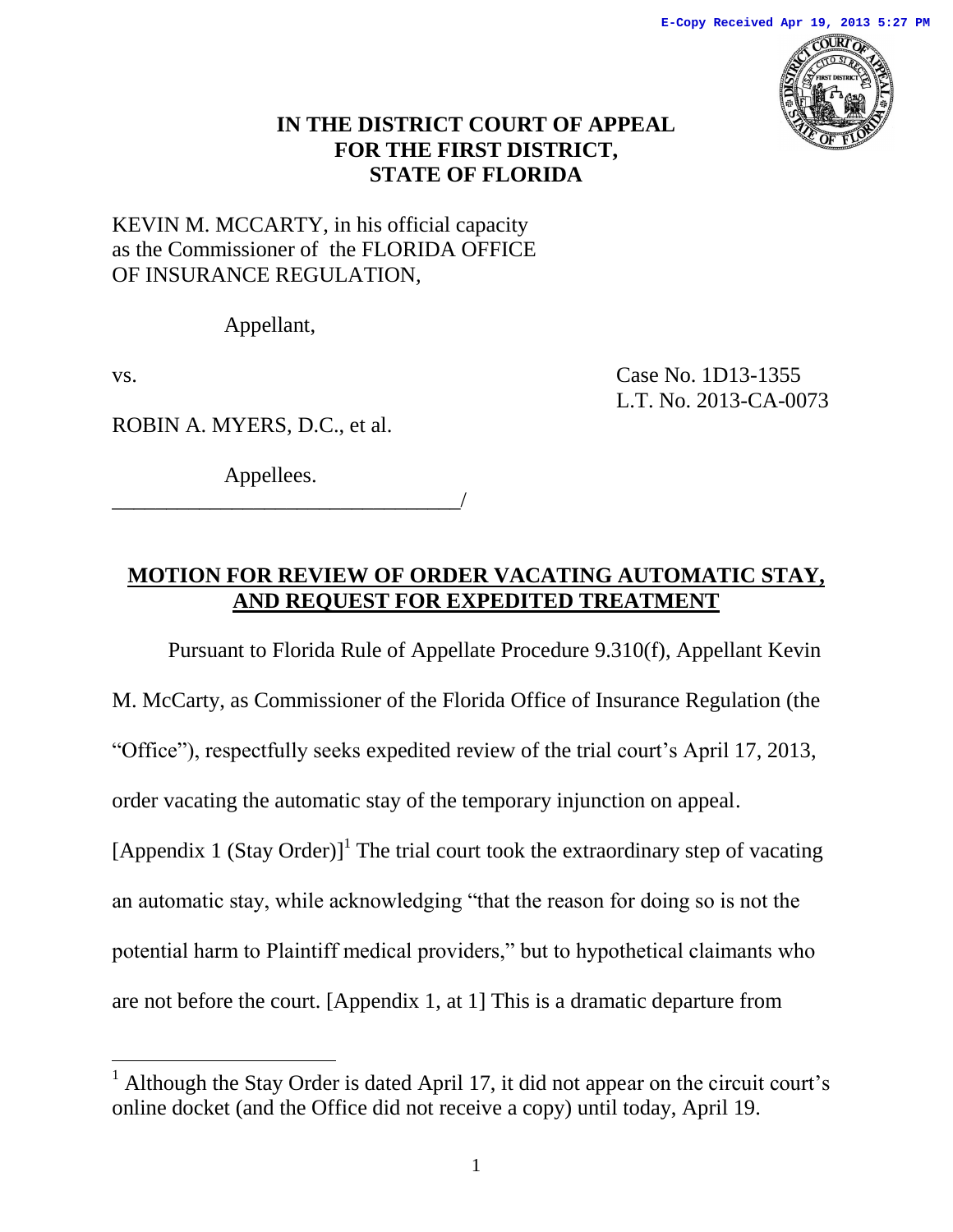settled law requiring that an automatic stay prevail except under the most compelling circumstances. This Court should reverse the Stay Order, thereby reinstating the automatic stay to maintain the status quo pending appeal and to avoid continued disruption and uncertainty in Florida's insurance market.

### **INTRODUCTION, BACKGROUND, AND COURSE OF PROCEEDINGS**

During its 2012 session, the Florida Legislature amended the Florida Motor Vehicle No-Fault Law, which has been in place since 1971. "The No-Fault Law is a comprehensive statutory scheme, the purpose of which is to provide for medical, surgical, funeral, and disability insurance benefits without regard to fault, and to require motor vehicle insurance securing such benefits." *Allstate Ins. Co. v. Holy Cross Hosp., Inc*., 961 So. 2d 328, 331-32 (Fla. 2007) (internal quotation marks omitted). The "Personal Injury Protection" provision, also known as the "PIP" provision, "is an integral part of the no-fault statutory scheme," requiring automobile insurance policies to provide certain PIP benefits. *Id.* (citations omitted); *see also* § 627.736(1), Fla. Stat. (2012).

Faced with reports of escalating fraud and abuse among those seeking PIP benefits,<sup>2</sup> the Legislature amended PIP (the "Amendments"). Relevant to this appeal, the Amendments limited the scope of PIP benefits that insurance policies

<sup>2</sup> *See, e.g.*, Office of the Ins. Consumer Advocate, *Report on Fla. Motor Vehicle No-fault Insurance (Personal Injury Protection)* 4 (Dec. 2011), *available at* http://www.myfloridacfo.com/ICA/docs/PIP%20Working%20Group%20 Report%2012.14.2011.pdf.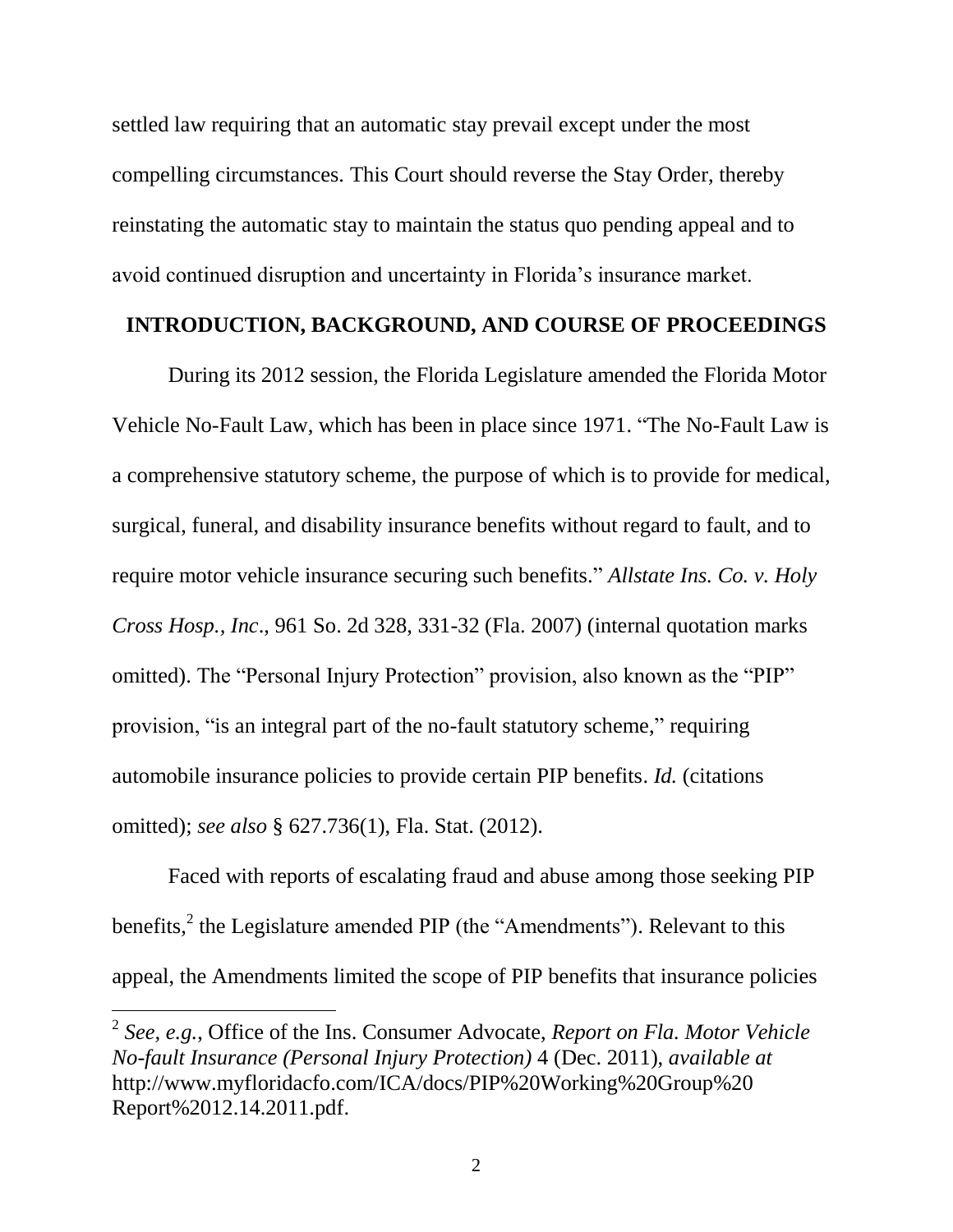must provide for nonemergency medical care, and they generally eliminated benefits for massage therapy and acupuncture from PIP coverage. Ch. 2012-197, § 10, at 14, 16, Laws of Fla.

Appellees initiated the action below by filing a seven-count complaint challenging the Amendments' constitutionality. $3$  Shortly thereafter, Appellees filed a Motion for Temporary Injunction, in which they asked for "a Temporary Injunction enjoining Defendant[] from enforcing the provisions of the 2012 PIP Act." [Appendix 3, at 22] The trial court found portions of the Amendments inconsistent with the constitutional right of access to courts, and it granted the Motion "as to those sections of the law which require a finding of emergency medical condition as a prerequisite for payment of PIP benefits or that prohibit payment of benefits for services provided by acupuncturists, chiropractors and massage therapists." [Appendix 4, at 7 (Injunction Order)] Although the Injunction Order granted Appellees' motion in part, the Order included no specific directions regarding the enjoined conduct. Nor did it make specific findings of fact. Nor did it

 $3$  Appellees include an Acupuncture Physician, a Chiropractic Physician, two Licensed Massage Therapists, "John Doe" (purportedly on behalf of all similarly situated providers) and "Jane Doe" (purportedly on behalf of all individuals injured by motor vehicle collisions). They assert various claims under the Florida Constitution, including impairment of contracts and violations of the single-subject rule, the separation of powers, equal protection, the right to be rewarded for industry, due process, the right to work regardless of union membership, and access to courts. *See* Appendix 2, at 1, 25-26, 27, 28, 29-30.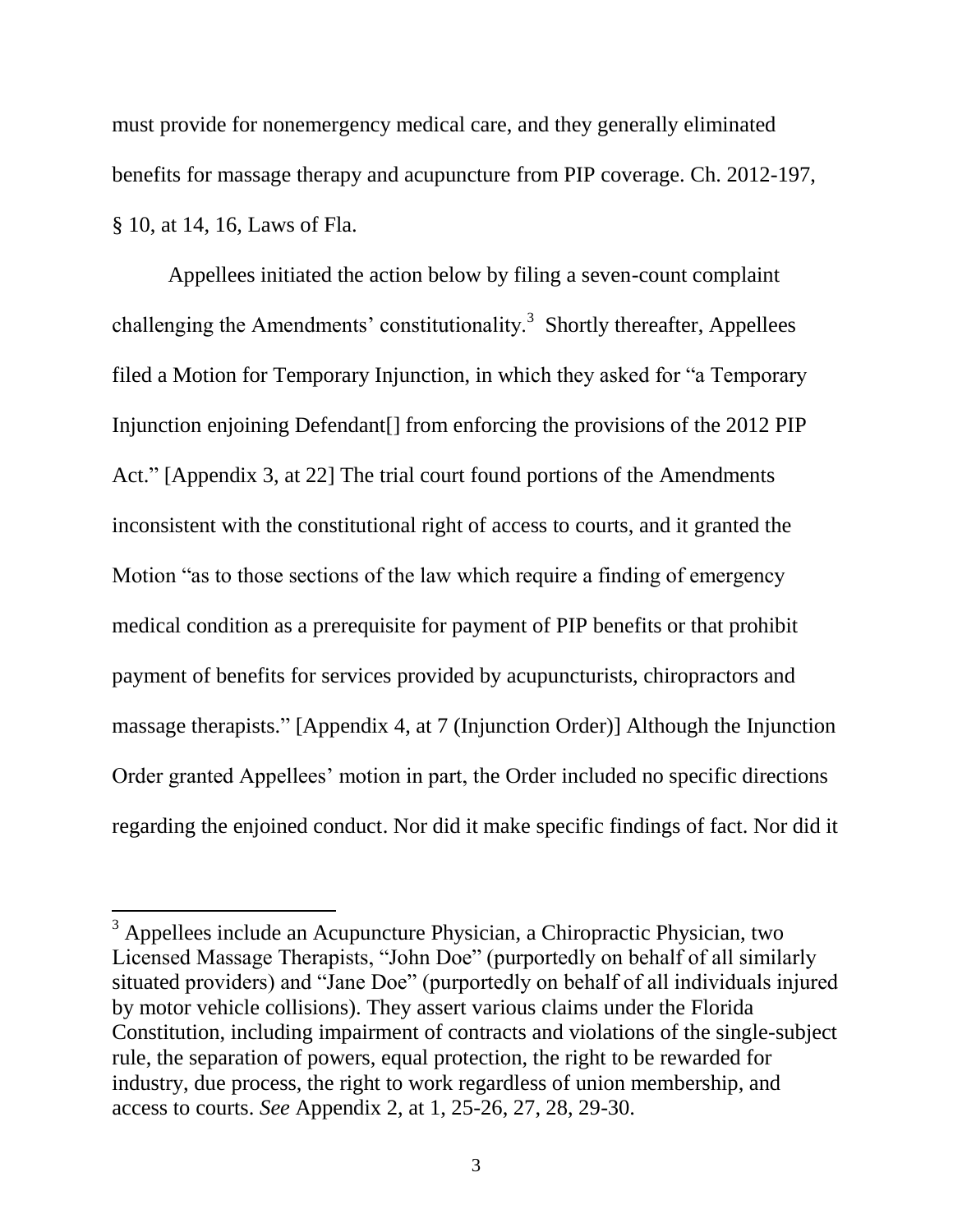require any bond. Nor did it suggest what impact (if any) it was to have on existing insurance policies providing coverage based on the enjoined law.

The Office promptly filed a notice of appeal and invoked the automatic stay provided by Florida Rule of Appellate Procedure 9.310(b)(2). [Appendix 5] Appellees responded with an emergency motion to vacate the automatic stay. [Appendix 6] The trial court granted Appellees' motion on April 17, 2013, emphasizing that its reason for lifting the stay was based not on the potential harm to Appellee medical providers, but rather to protect the constitutional rights of non-party citizens who potentially would be injured and denied necessary medical care. [Appendix 1, at 1-2] The Office now seeks review of that order vacating the automatic stay (Stay Order).

#### **ARGUMENT**

Rule 9.310 provides public bodies and officers an automatic stay because "planning-level decisions are made in the public interest and should be accorded a commensurate degree of deference and [because] any adverse consequences realized from proceeding under an erroneous judgment harm the public generally." *St. Lucie Cnty. v. N. Palm Dev. Corp.*, 444 So. 2d 1133, 1135 (Fla. 4th DCA 1984). Although the Rule allows a trial court to vacate the automatic stay, the court may do so "only under the most compelling circumstances," precisely because of "the rationale for staying such judgments in the first instance." *Id.* Under this rigorous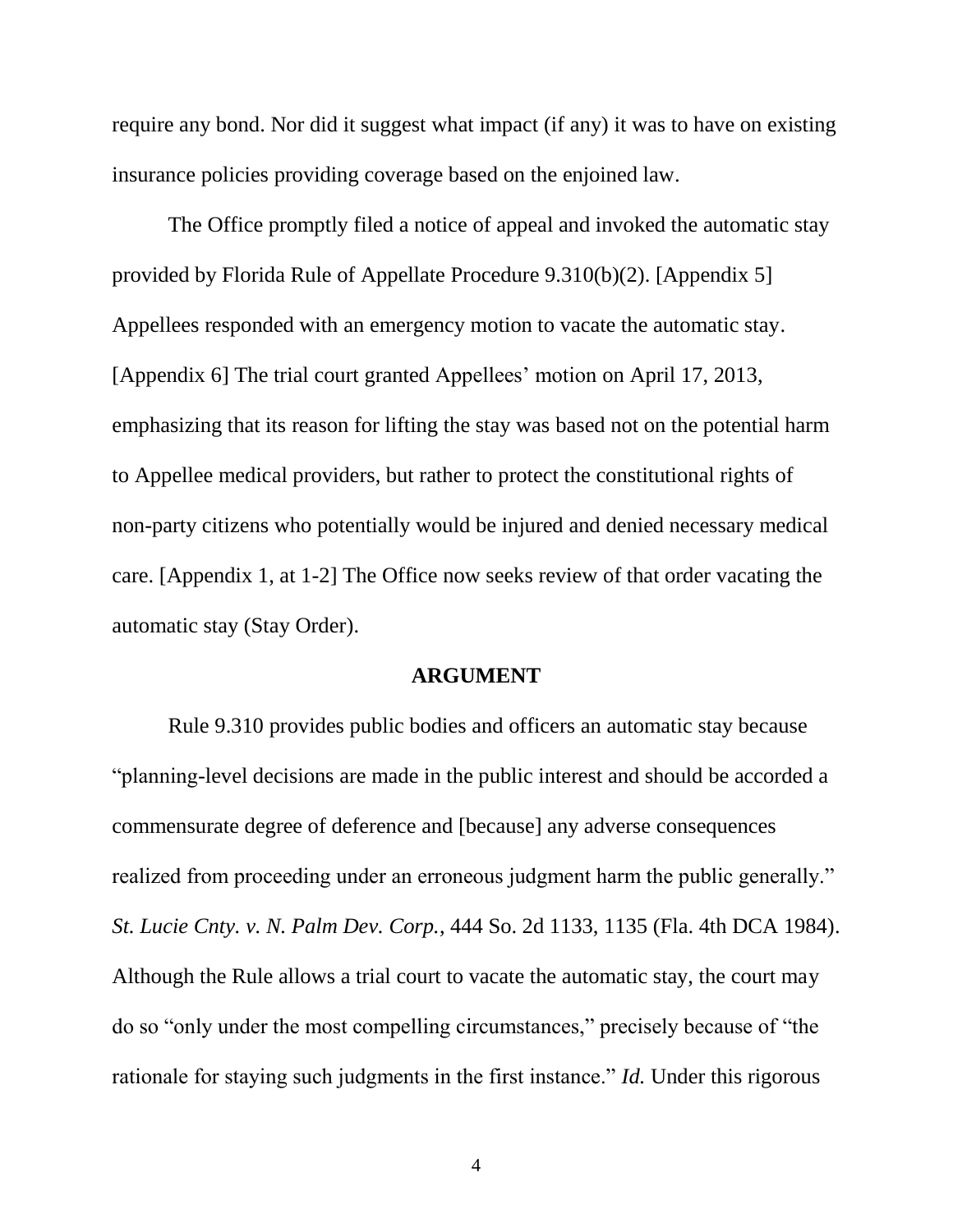standard, any party seeking to vacate the automatic stay must demonstrate an evidentiary basis supporting such compelling circumstances. *Dep't of Envtl. Protection v. Pringle*, 707 So. 2d 387, 390 (Fla. 1st DCA 1998), *underlying injunction subsequently quashed*, 743 So. 2d 1189 (Fla. 1st DCA 1999); *see also St. Lucie Cnty.*, 444 So. 2d at 1135.

Two principal considerations govern whether to vacate an automatic stay: (1) the government's likelihood of success on appeal, and (2) the likelihood of irreparable harm. *Tampa Bay Sports Auth. v. Johnston*, 914 So. 2d 1076, 1079 (Fla. 2d DCA 2005) (citing *Mitchell v. State*, 911 So. 2d 1211, 1219 (Fla. 2005)). In this case, both considerations weigh in favor of reinstating the stay.

### **A. THE OFFICE IS LIKELY TO SUCCEED ON APPEAL.**

The government may establish a likelihood of success on the merits by demonstrating that the injunction "resulted from an incorrect application of law, or that the circuit court abused its discretion when entering it." *Id.* at 1079. The Office is likely to succeed on appeal because (i) the trial court ignored the presumption of constitutionality afforded all statutes; (ii) the Injunction Order is devoid of pertinent factual findings, a bond requirement, or any explanation regarding the specific conduct enjoined; and (iii) the trial court misapplied relevant legal principles regarding standing and access to courts.

5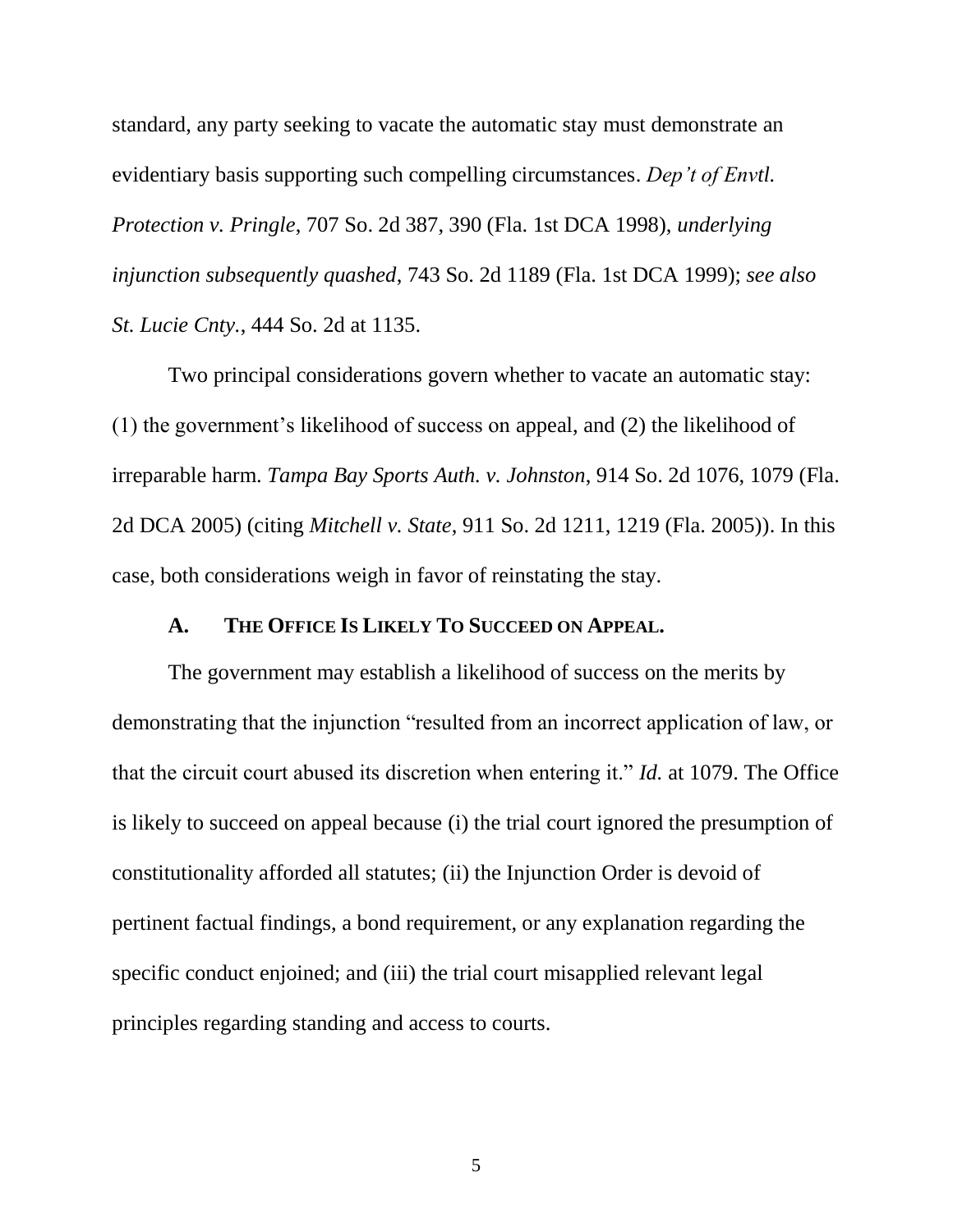## **1. The Court Ignored the Presumption of Constitutionality Afforded All Statutes.**

For decades, the Florida Supreme Court has recognized that no statute should be invalidated "unless it clearly appears beyond all reasonable doubt that, *under any rational view* that may be taken of the statute, it *is in positive conflict* with some identified or designated provision of constitutional law." *In re Apportionment–1972*, 263 So. 2d 797, 805-06 (Fla. 1972) (quoting *City of Jacksonville v. Bowden,* 64 So. 769 (1914)). Rather than apply this deference, the trial court temporarily enjoined the statute while concluding that the statute's validity was a close call, about which "reasonable people may disagree."<sup>4</sup> If a reasonable judge would view the statute as valid, it cannot be that "under any rational view" the statute is "in positive conflict" with the Florida Constitution. By striking down a law the court conceded reasonable people would uphold, the court demonstrated its misapprehension of the strong presumption of constitutionality afforded all statutes.

[Appendix 4, at 6-7]

<sup>&</sup>lt;sup>4</sup> The Injunction Order includes this discussion:

Is the no-fault law still a good deal? Is it still a reasonable alternative to the rights guaranteed to citizens under [] the Florida State Constitution? The answer to those questions is probably, like beauty, in the eye of the beholder, and reasonable people may disagree. From my perspective, however, the revisions to the law make it no longer to "reasonable alternative" that the Supreme Court found it to be in *Lasky* and *Chapman*.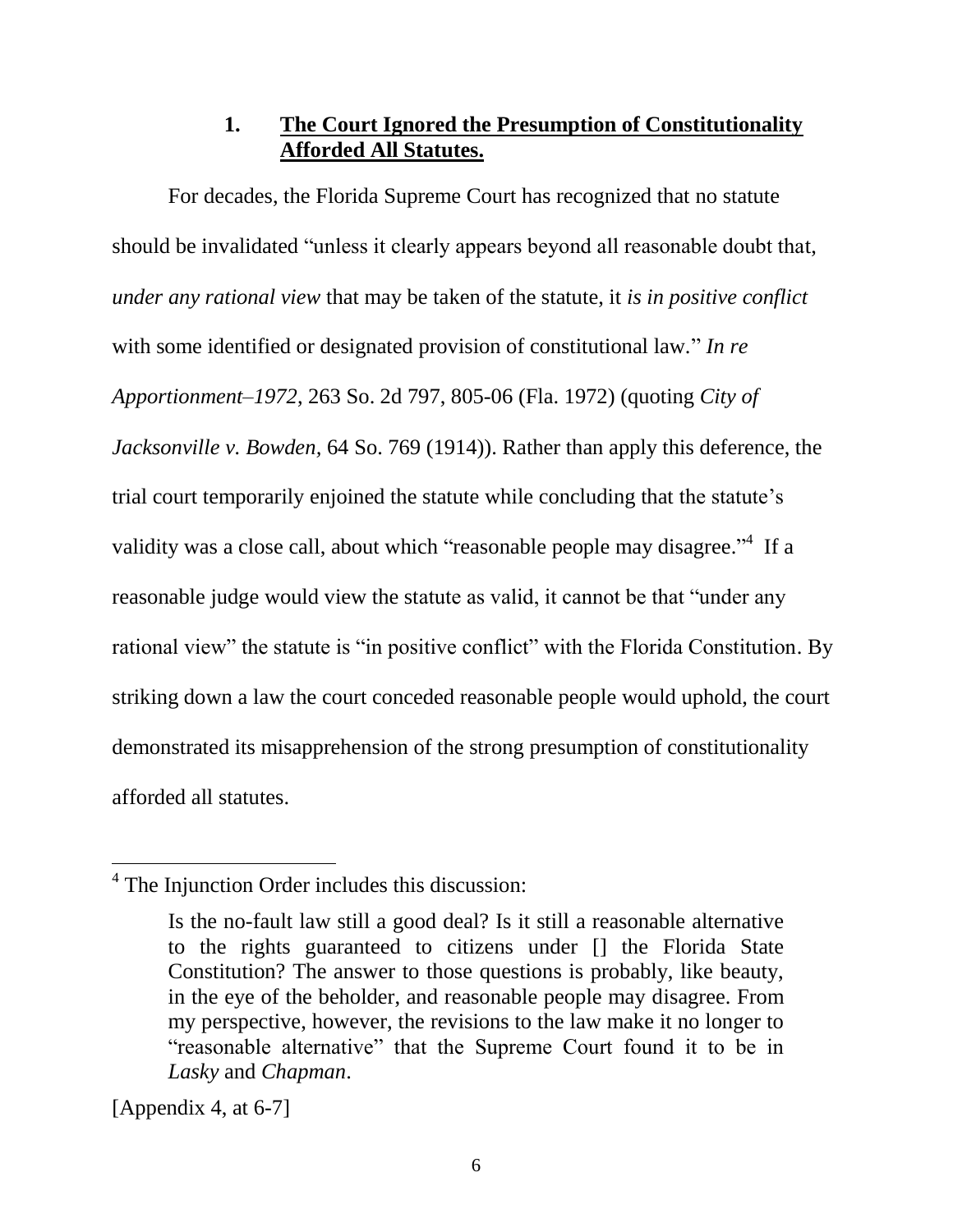Even if this error stood alone, this Court should reverse. But the Injunction Order is replete with additional errors, both procedural and substantive.

#### **2. The Order Suffers Numerous Facial Defects.**

The Injunction Order suffers numerous facial defects, each of which is independently sufficient to invalidate it:

# *The Circuit Court Did Not Specifically Direct the Office to Do (Or Not Do) Anything.*

Generally, an injunction is binding on the parties and their agents and employees. *See* Fla. R. Civ. P. 1.610(c). Yet the Office and its employees have no guidance as to what they must do (or not do) to comply with the Injunction Order. An injunction is invalid if "the acts enjoined by the injunction are not specified with such reasonable definiteness and certainty that the defendants bound by the decree would know what they must refrain from doing without the matter being left to speculation and conjecture." *F. V. Invs., N. V. v. Sicma Corp*., 415 So. 2d 755, 755 (Fla. 3d DCA 1982); *accord Pizio v. Babcock*, 76 So. 2d 654, 655 (Fla. 1954) ("The one against whom it is directed should not be left in doubt about what he is to do."); *Moore v. City Dry Cleaners & Laundry*, 41 So. 2d 865, 871 (Fla. 1949).

Under the "Ordered and Adjudged" heading, the Injunction Order says only this: "The Plaintiffs' motion is granted as to those sections of the law which require a finding of emergency medical condition as a prerequisite for payment of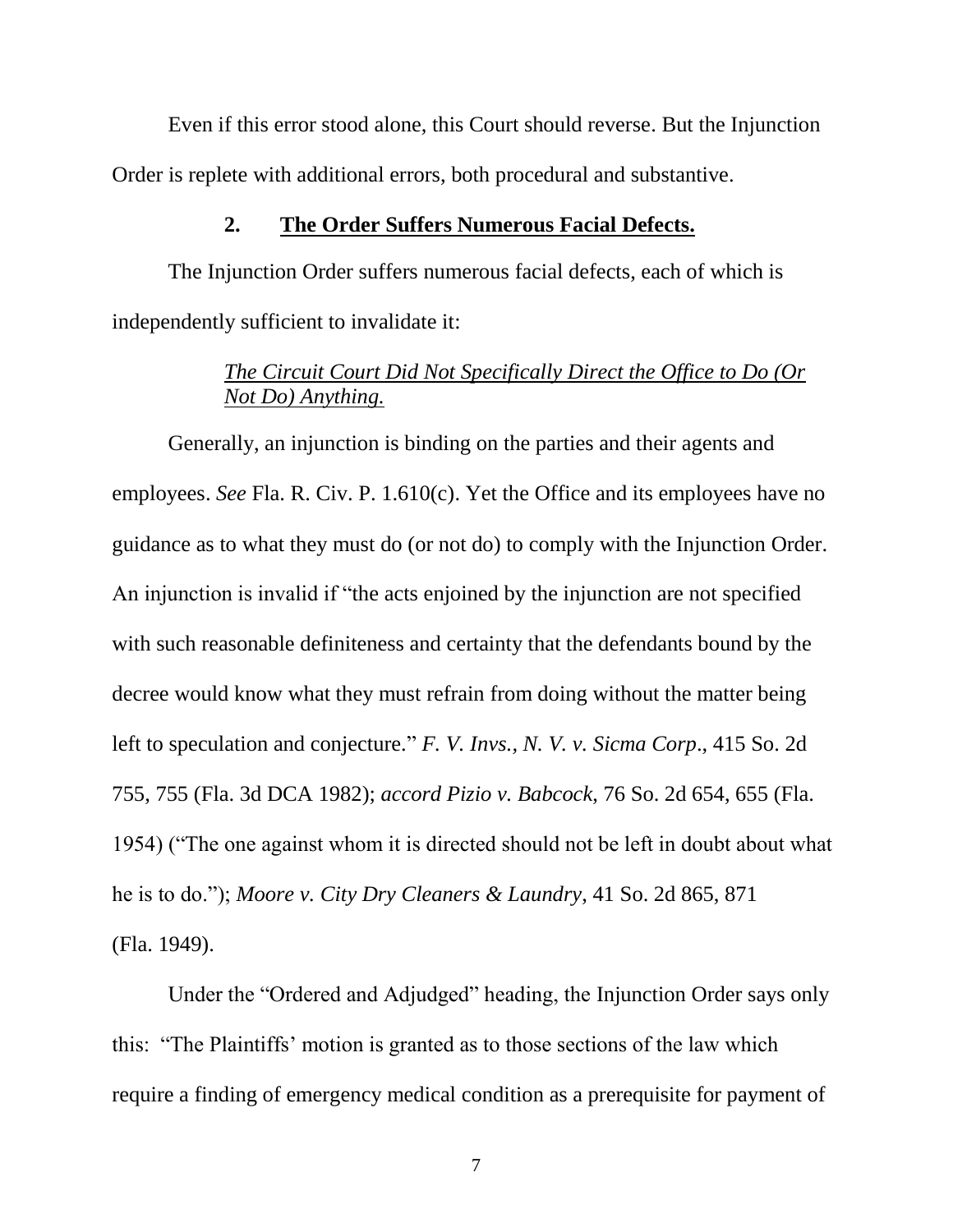PIP benefits or that prohibit payment of benefits for services provided by acupuncturists, chiropractors and massage therapists. In all other respects, the motion is denied." [Appendix 4, at 7] This violates Rule 1.610(c), which provides that all injunction orders "shall describe in reasonable detail the act or acts restrained *without reference to a pleading or another document*." Fla. R. Civ. P. 1.610(c). (emphasis added); *see also Randolph v. Antioch Farms Feed & Grain Corp*., 903 So. 2d 384, 385 (Fla. 2d DCA 2005) ("An order granting a temporary injunction must strictly comply with Florida Rule of Civil Procedure 1.610.").

Even the Motion—to the extent it was incorporated into the Injunction Order—was ambiguous about the precise relief sought. The Motion sought an order prohibiting "enforcement" of the Act, but the portions enjoined—"those sections of the law" described above—are not directly enforced by the Office.<sup>5</sup> Instead, those sections specify the levels of coverage "an insurance policy complying with the security requirements of § 627.733 must provide." § 627.736(1), Fla. Stat. Section 627.733, in turn, requires that "[e]very owner or registrant of a motor vehicle . . . shall maintain security" as required by PIP, which

 $<sup>5</sup>$  That is not to say the Office has no authority at all relating to these provisions.</sup> The Office must, for example, approve insurers' contract forms, which must comply with law. *See* § 627.410, Fla. Stat. And the Office has authority to impose penalties on insurers not complying with law. *See, e.g.*, *id*. § 624.307. But it is hopelessly unclear exactly how the Office would comply with an order to stop "enforcing" the challenged provisions.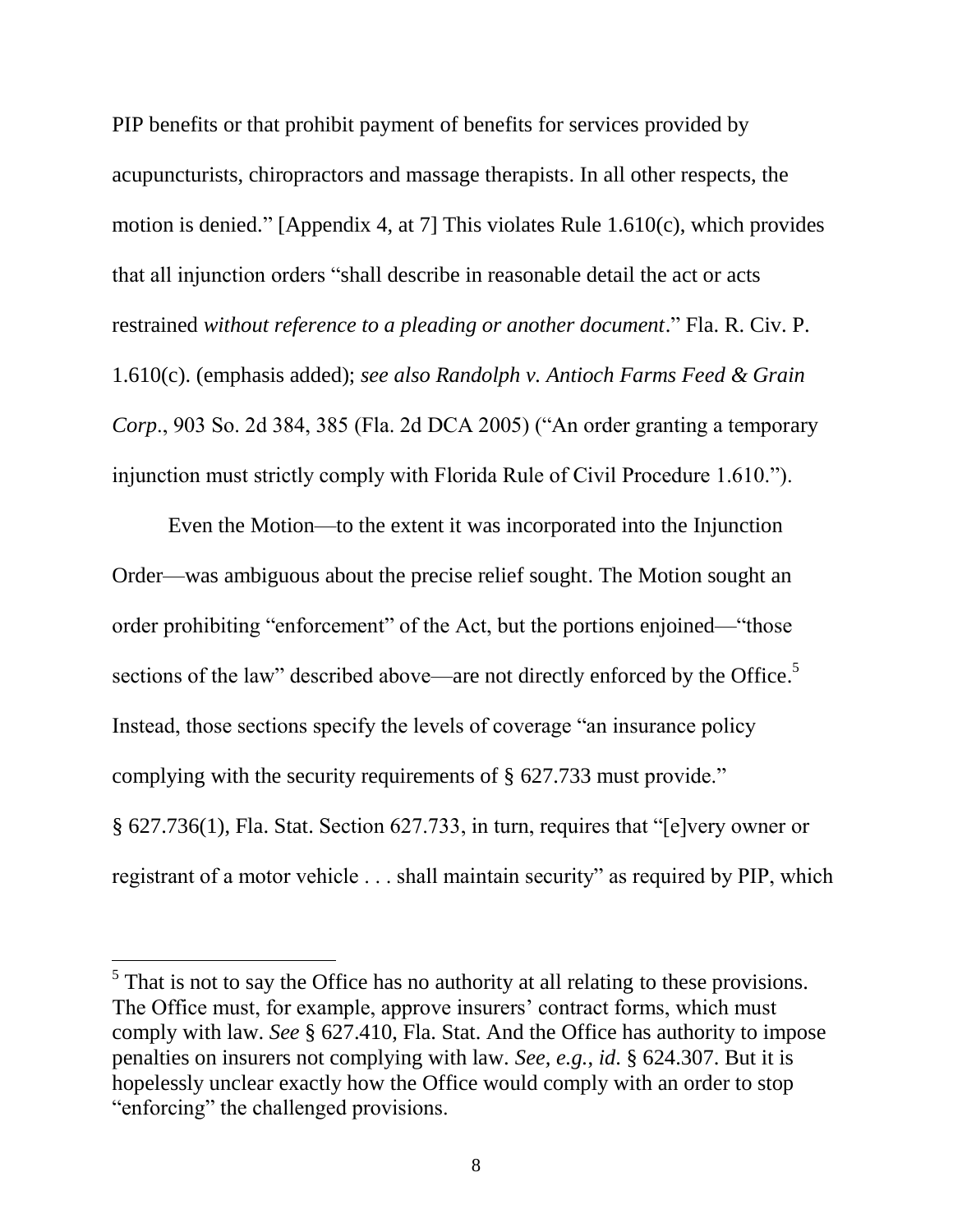requirement is satisfied by carrying an insurance policy providing all required PIP coverage. *Id.* § 627.733(1), (3).

Therefore, if "those sections of the law" were suddenly inapplicable, countless existing policies might no longer provide sufficient coverage.<sup>6</sup> But the Injunction Order did not suddenly remove the provisions from law: it sought to enjoin the Office from enforcing them. How that will affect millions of motorists and their existing policies is, to say the least, unclear. At any rate, the Injunction Order is invalid because it fails to specify the enjoined conduct.

### *The Circuit Court Did Not Make Specific Factual Findings.*

Next, a temporary injunction must be supported by specific factual findings. "Clear, definite, and unequivocally sufficient factual findings must support each of the four conclusions necessary to justify entry of a preliminary injunction," *Milin v. N.W. Fla. Land, L.C*., 870 So. 2d 135, 136 (Fla. 1st DCA 2003), and those "findings must do more than parrot each tine of the four-prong test," *Hadi v. Liberty Behavioral Health Corp*., 927 So. 2d 34, 38 (Fla. 1st DCA 2006) (quoting *Santos v. Tampa Med. Supply*, 857 So. 2d 315, 316 (Fla. 2d DCA 2003)). In this case, the court made no such clear and definite fact findings. Therefore, the Injunction Order is facially defective and must be reversed. *See id.*

 $6$  For example, a PIP policy that excluded massage treatments consistent with the enjoined provision would not provide adequate PIP coverage if state law suddenly *required* PIP coverage for massage treatments.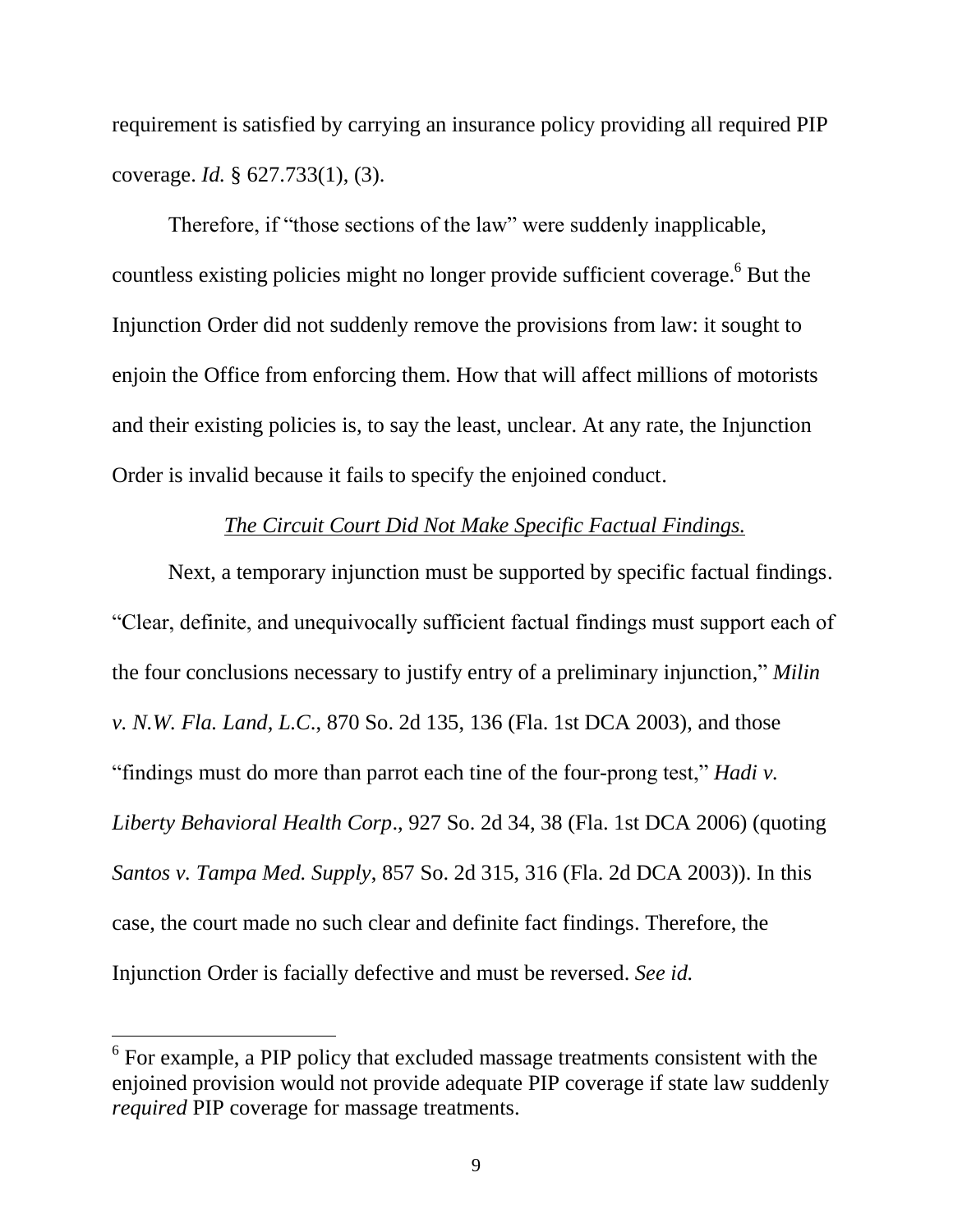### *The Circuit Court Did Not Require a Bond.*

Yet another reason the Injunction Order is facially invalid is because it did not require a bond. The Order does not even mention a bond, even though Rule 1.610(b) unequivocally requires that "[n]o temporary injunction shall be entered unless a bond is given."<sup>7</sup> The Office "is entitled to a bond *as a matter of right* in order to cover costs and damages which may result from the injunction if it later turns out to have been wrongfully entered." *Med. Facilities Dev., Inc. v. Little Arch Creek*, 656 So. 2d 1300 (Fla. 1st DCA 1995) (emphasis added), *quashed in part on other grounds*, 675 So.2d 915 (Fla. 1996); *accord Pinder v. Pinder*, 817 So. 2d 1104, 1105 (Fla. 2d DCA 2002) ("Under the compulsory language of the rule, the trial court has no discretion to dispense with the requirement of a bond."). The costs and damages include, among other things, appellate attorney's fees. *See Merrett v. Nagel*, 564 So. 2d 229, 231 (Fla. 5th DCA 1990). Therefore, the bond requirement cannot be satisfied by establishing only a nominal bond. *See Fla. High School Activities Ass'n v. Mander*, 932 So. 2d 314, 316 (Fla. 2d DCA 2006). Here, the trial court required no bond at all, so the Injunction Order is again invalid.

Although the trial court stated in its Stay Order that that it "will reserve as to the amount of bond, if any, that should be required of [Appellees]," Appendix 1, at

 $<sup>7</sup>$  The Rule includes exceptions for injunctions entered in favor of government</sup> parties or "issued solely to prevent physical injury or abuse of a natural person," neither of which is implicated here. Fla. R. Civ. P. 1.610(b).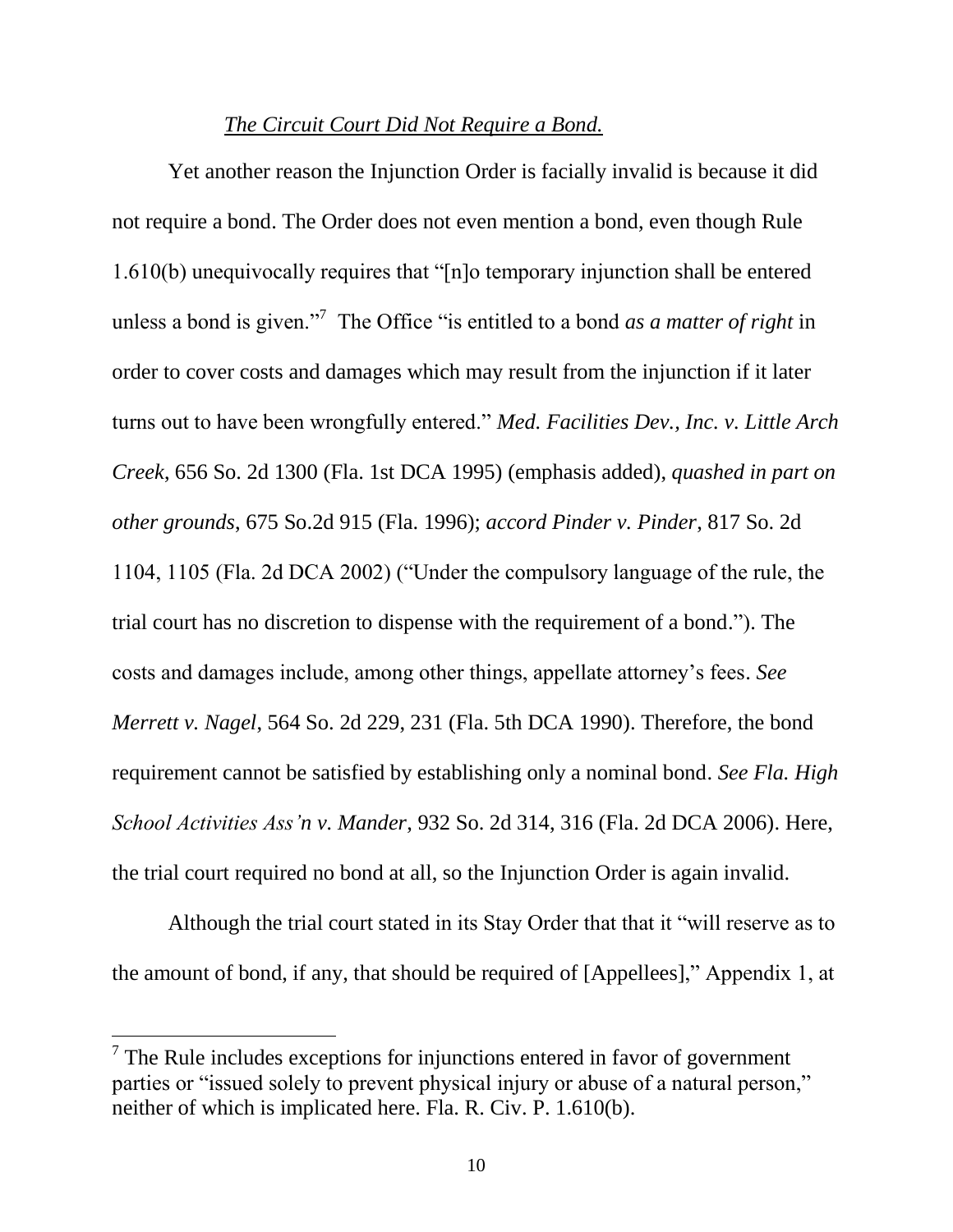2, the Injunction Order remains defective. The Stay Order has not cured that defect because the trial court has yet to require a bond. *See Randolph*, 903 So. 2d at 385 (citing *East v. Aqua Gaming, Inc.*, 805 So. 2d 932, 935 (Fla. 2d DCA 2001)) ("It is error for a court to enter a temporary injunction without setting an appropriate bond.")

## **3. The Circuit Court Misapplied Applicable Legal Principles.**

Because of the Injunction Order's numerous other flaws, this Court need not even examine the merits of the underlying constitutional claim. But even putting aside the trial court's disregard for the presumption of constitutionality and the Injunction Order's numerous facial defects, the Office is still likely to prevail on appeal. This is because the Injunction Order rests on the trial court's misapplication of established legal principles regarding standing and access to courts.

The only constitutional claim on which the trial court found Appellees likely to succeed was their access-to-courts claim. But notably, no Appellee asserted a violation of his or her own right of access to courts. Rather, Appellees allege a blanket violation of the right of injured Floridians to seek redress in the courts.<sup>8</sup> [Appendix 2, at 29-30; Appendix 4, at 2] Without addressing representational

 $8$  Appellees also purported to sue on behalf of "Jane Doe," a fictional plaintiff representing all injured Floridians. The trial court did not address standing as to the fictional plaintiff, finding instead that the providers had independent standing. [Appendix 4, at 1-2]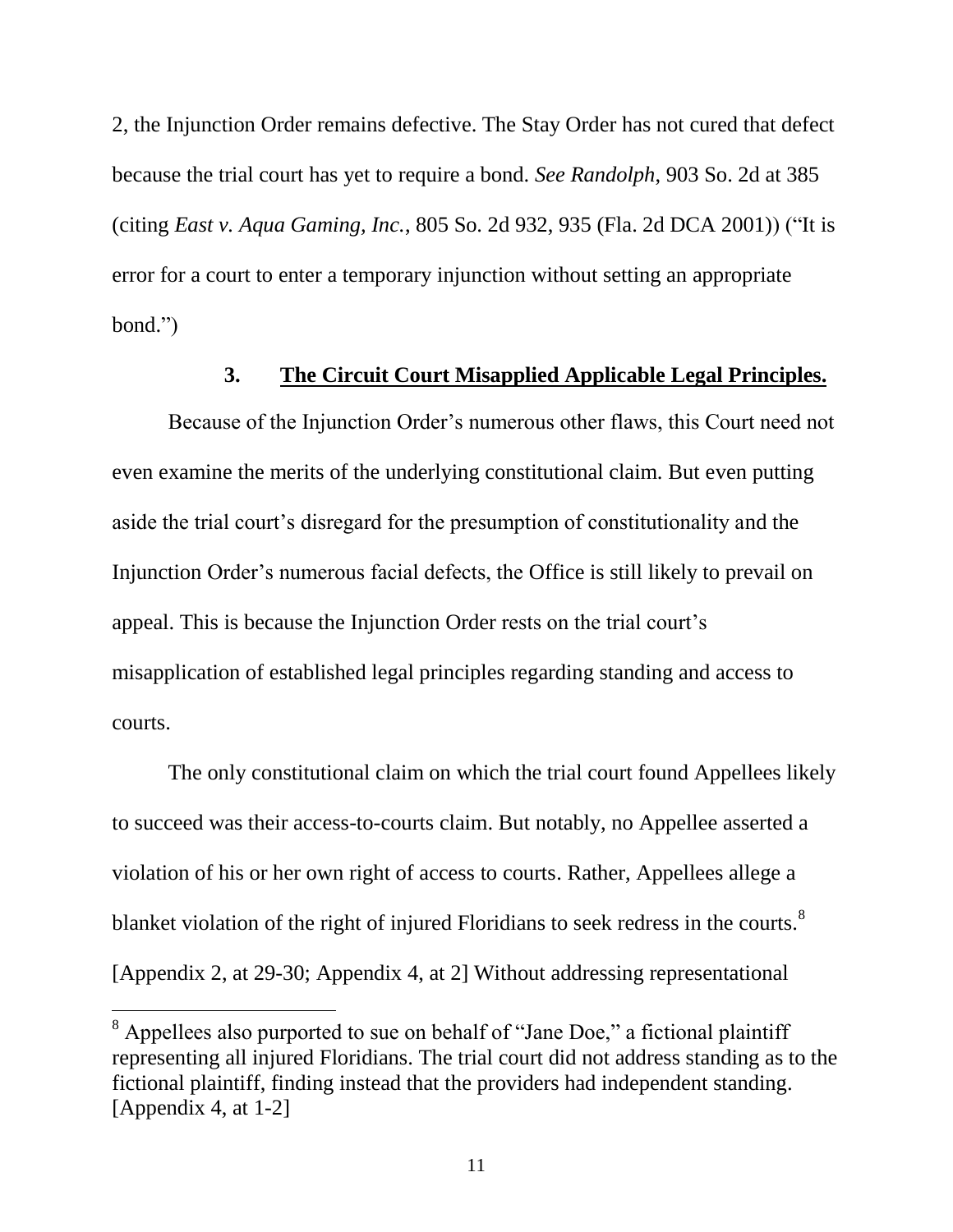standing, the trial court found that Appellees had direct standing because their purported economic harm—in the form of lost billings for PIP services constituted a "special injury." [Appendix 4, at 1-2] But this economic loss, even if real, does not confer standing, and if some hypothetical claimant (whom Appellees did not present) suffered an access-to-courts violation, it would be his claim to pursue. *See, e.g*., *Alachua Cnty. v. Scharps*, 855 So. 2d 195, 200 (Fla. 1st DCA 2003) ("Because the appellee here is only claiming that there is potential for violating someone's (not even his own) freedom to speech, he does not have standing."); *Sancho v. Smith*, 830 So. 2d 856, 864 (Fla. 1st DCA 2002) ("Constitutional rights are personal.").  $9$  Because no Appellee (other than "Jane") Doe") alleged a violation of a *personal* right of access to courts provision, Appellees lack standing.

Turning to the merits of the access-to-courts claim, the trial court again misapplied relevant legal principles. Florida's access-to-courts provision has been construed to mean that the Legislature may not abolish a right of access to the courts that existed in 1968 without either providing a reasonable alternative *or* demonstrating an overpowering public necessity that cannot otherwise be

 $9^{\circ}$  Courts have provided exceptions in some cases if the person bringing the claim seeks to protect the rights of those who are unable to sue on their own behalves. *See Sancho*, 830 So. 2d at 864. This exception is inapplicable here. Floridians whose access-to-courts rights are violated can bring their own claims, and PIP litigation is not uncommon.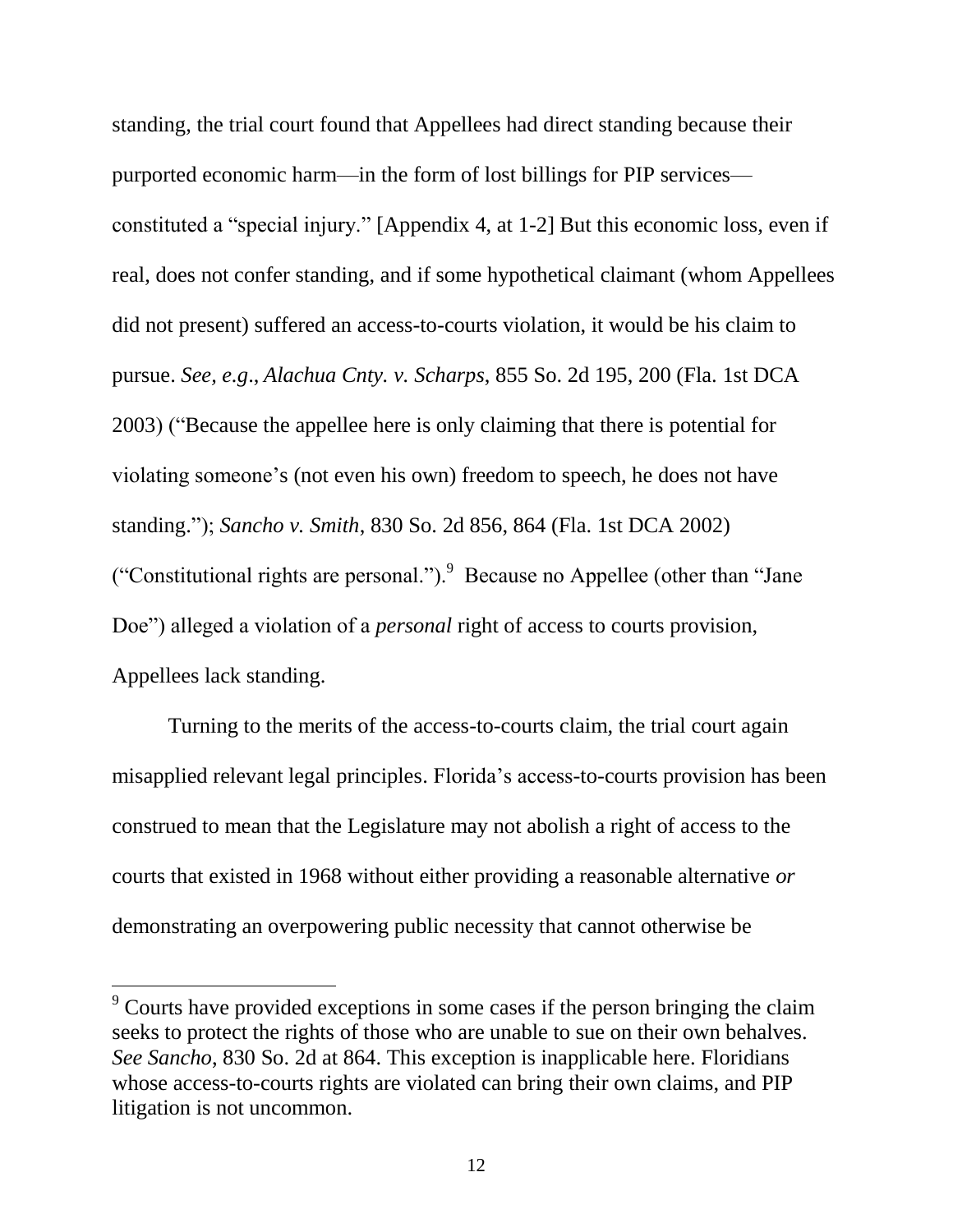addressed. *Kluger v. White*, 281 So. 2d 1, 4 (Fla. 1973); *see also Eller v. Shova*, 630 So. 2d 537, 542 n.4 (Fla. 1993). In setting forth the *Kluger* test in its injunction order, the trial court misapplied the first prong of the *Kluger* test and then wholly omitted the second independent prong.

Under *Lasky* and *Chapman*, the two main cases cited by the trial court, the Florida Supreme Court found the No-Fault Law provided a reasonable alternative to traditional tort remedies. *See Chapman v. Dillon*, 415 So. 2d 12, 17 (Fla. 1982); *Lasky v. State Farm Ins. Co.*, 296 So. 2d 9, 15 (Fla. 1974). As amended, PIP remains a reasonable alternative to the common-law tort system. PIP requires vehicle owners to purchase no-fault insurance, and it exempts drivers who carry appropriate insurance from tort liability "to the extent that the benefits described in s. 627.736(1) are payable for such injury, or would be payable but for any exclusion authorized by ss. 627.730-627.7405." § 627.737(1), Fla. Stat.

After the Supreme Court upheld the original No-Fault Law in *Lasky*, the Legislature altered the benefit structure. The challengers in *Chapman*—like Appellees here—argued that following the changes, the No-Fault Law was no longer a reasonable alternative to tort. The Supreme Court rejected that argument, finding that "the legislative changes . . . are reasonable attempts by the legislature to correct some of the practical problems which the no-fault law had posed." *Chapman*, 415 So. 2d at 16. The fact that the amendments reduced certain benefits

13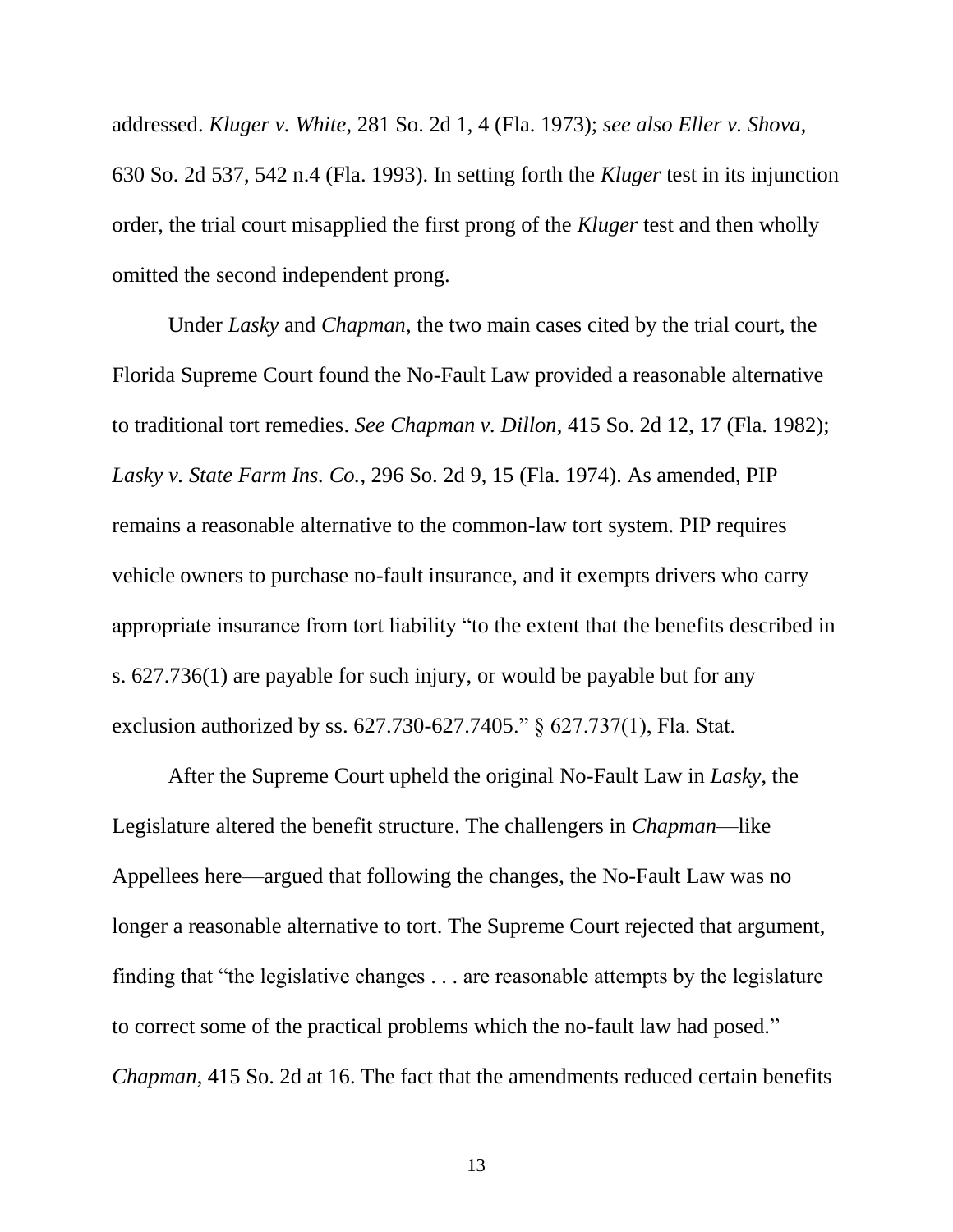did not undermine the law's constititonality: "[I]t was the fact that injured parties were assured prompt recovery of their major and salient economic losses, *not all of their economic losses*, which [the] Court found dispositve in *Lasky*." *Id.* at 17 (emphasis added). Even if the nonparty injured motorists at issue in this case are unable to be reimbursed for their massages and acupuncture, they can hardly be said to have lost the ability to recover "their major and salient economic losses." Thus, as with the amendments in *Chapman*, the amendments challenged here "have not fundamentally changed this essential characteristic of the no-fault law." *Chapman*, 415 So. 2d at 17.

Finally, in granting the injunction, the trial court erred in its evaluation of irreparable harm. The court erroneously accepted Appellees' assertions that they were suffering economic harm. Appellees presented no financial documents supporting this claim, nor did they present any evidence that they had been denied PIP payments. Tellingly, Appellee Myers, an acupuncturist and Appellees' sole witness at the injunction hearing, testified that he had closed his business because he was not receiving sufficient referrals to treat PIP patients. [Appendix 7, at 56- 57] But because his business already closed as of January 1, 2013 (the Amendments' effective date), the temporary injunction is not preventing irreparable harm. *See Genchi v. Lower Florida Keys Hosp. Dist*., 45 So. 3d 915, 919 (Fla. 3d DCA 2010) (concluding there is no irreparable injury where the harm

14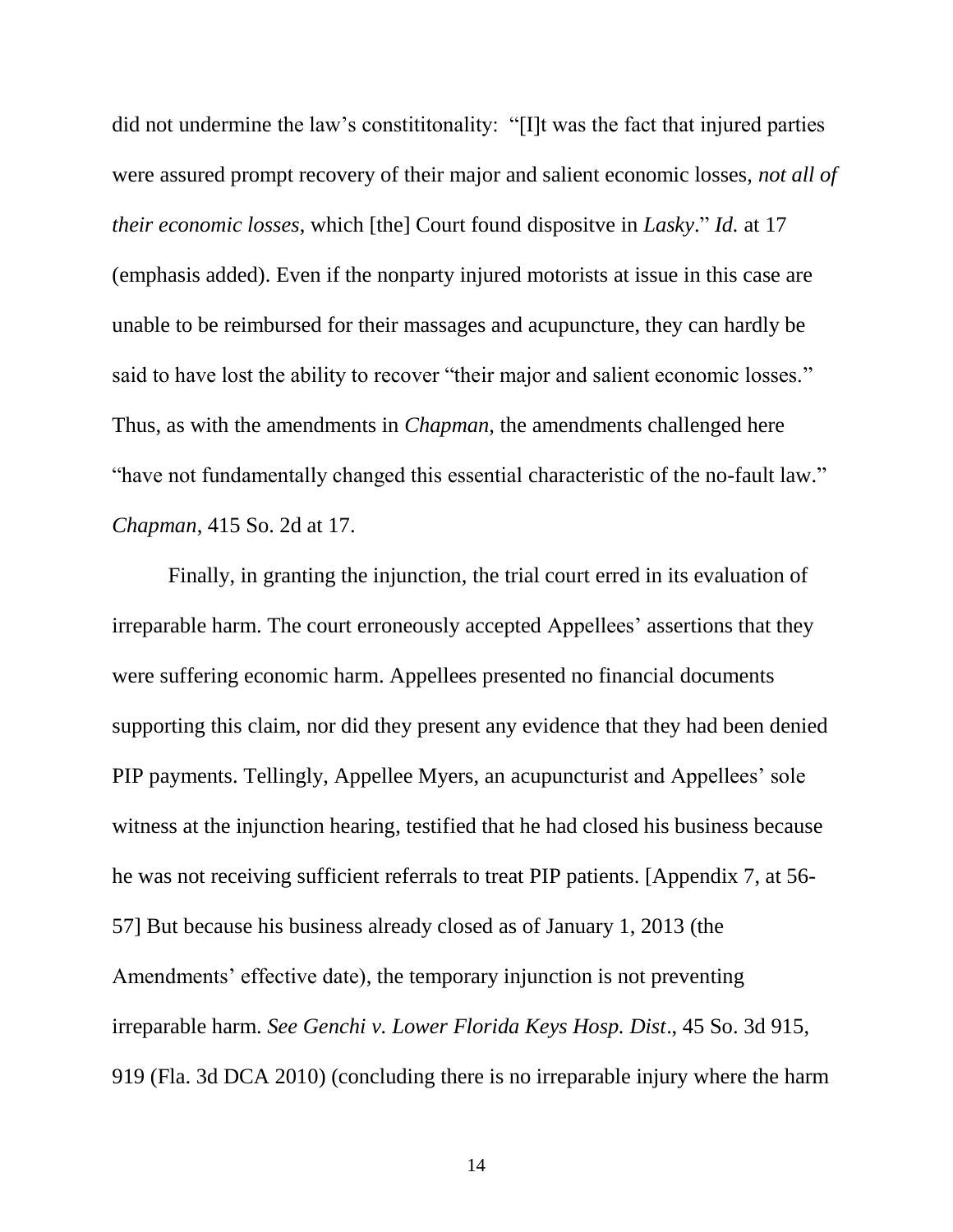pre-dates the alleged violation). The evidence was therefore insufficient to support a finding that Appellees would suffer *future* irreparable harm absent an injunction. Moreover, as reflected in its Stay Order, the trial court was less concerned about the parties' irreparable harm that the purported harm of non-parties.

### **B. THE BALANCE OF HARMS FAVORS THE STATE.**

Appellees argued in their motion to vacate the stay that compelling circumstances existed that justified the requested relief, namely that the irreparable harm they would suffer with the stay outweighed any potential harm to Appellant if the stay were lifted. [Appendix 6, at 3, 5, 6] But as explained above, Appellees have failed to provide a sufficient evidentiary basis to support a finding of irreparable harm. The challenged provisions do not prohibit Appellee Chiropractors, Acupuncturists, and Massage Therapists from practicing (and receiving payment for) their professional services.<sup>10</sup> And no Appellee (other than "Jane Doe") alleges that he was injured in an automobile accident and unable to secure care. In short, Appellees have presented no evidence of any definite, irreparable, and irremediable harm should the stay remain in effect. And although the trial court's reason for lifting the stay was based on the constitutional rights

 $10$  Appellees' apparent concession that no self-paying patient, no non-PIP insurer, no HMO, no hospital, and no government program (such as Medicare or Medicaid) will actually pay for their services—and that they rely entirely on PIP claims for business—demonstrates the special demands on the PIP program and the Legislature's decision to reform it.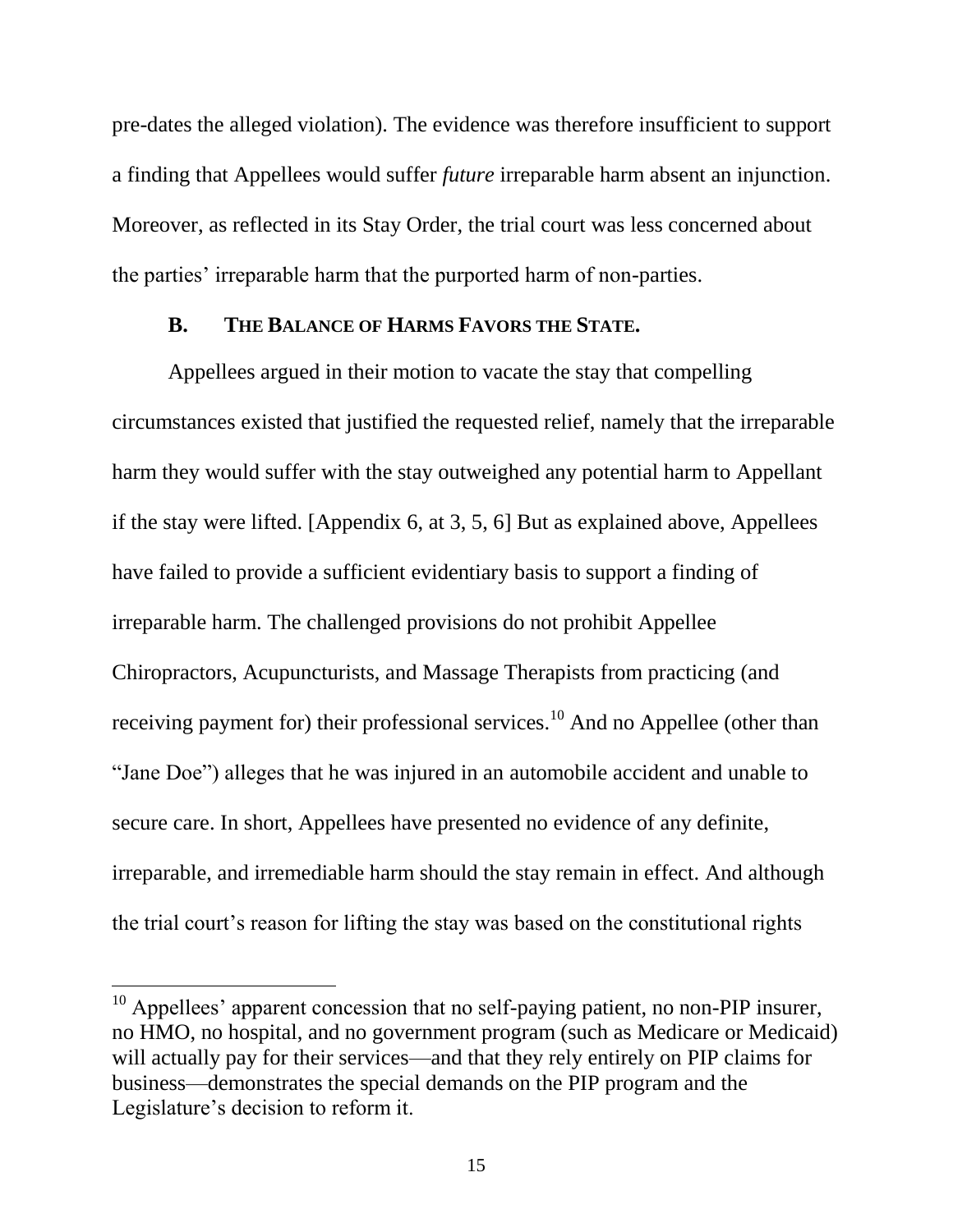of—and potential harm to—citizens injured in automobile accidents, such a focus is on speculative harms to non-parties with no evidentiary basis.

Moreover, even if Appellees were suffering harm, their own delays are to blame. In considering the balance of equities, this Court should weigh Appellees' timing and missteps in bringing their Motion. The Governor signed the challenged legislation on May 4, 2012, yet Appellees waited until January 8, 2013—*after* the challenged provisions were effective—to initiate the case below. *See* Appendix 2; *see also* Ch. 2012-197, § 10, at 14, § 18, at 37, Laws of Fla. (establishing January 1, 2013 as effective date for challenged provisions). Before filing this case, Plaintiffs filed an action in federal court, which included the claims asserted here as well as various federal claims. *See Myers v. McCarty*, No. 12-cv-2660 (M.D. Fla.). The Court dismissed all federal claims with prejudice and deferred to the state courts for resolution of the state-law claims. [Appendix 8, at 1-2, 6-7] And before that case, Appellees' counsel filed a "substantially similar" suit in state court, styled *Mooneyham v. McCarty*, No. 2012-CA-003060 (Fla. 2d Cir.). [Appendix 9, at 2 n.1] As the federal court recognized, they filed that case "only to dismiss [it] without prejudice for some reason unexplained in the record." [Appendix 8, at 6-7] Only then did they file the action below.

While Appellees were delaying, others were not. Instead, the Office was readying itself for the January 1, 2013 effective date. The Office developed certain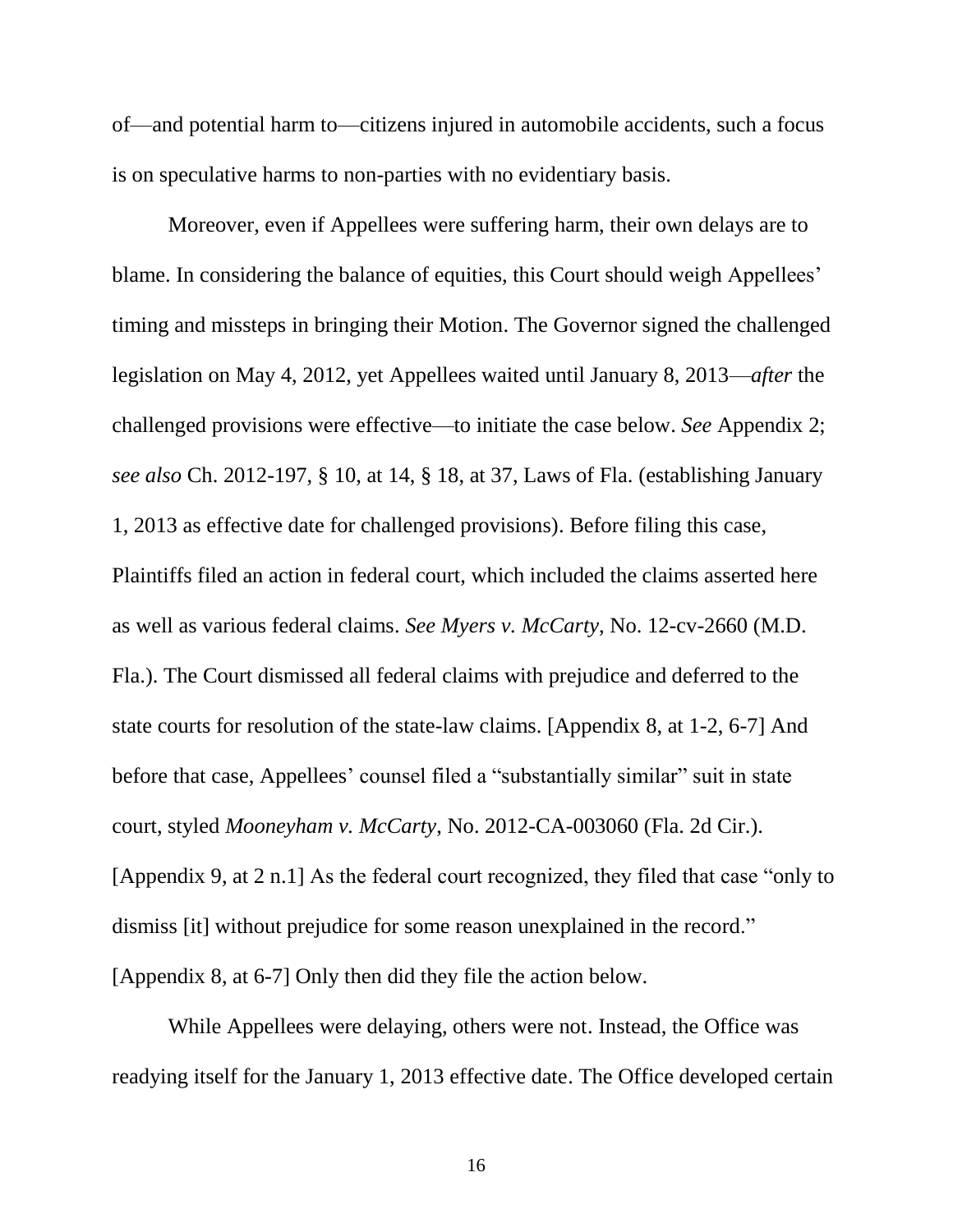revised forms and processed of filings from insurers relating to the Amendments. [Appendix 10] Insurers have issued tens of thousands of new policies since January 1, 2013, which reflect the new coverage limits authorized by the Amendments. *Id.* Although it is unclear how these existing policies would be affected by a temporary injunction prohibiting the Office from enforcing the law, there is little doubt that the uncertainty and confusion caused by the Order would disrupt the insurance market to the detriment of policyholders and insurers alike.

The confusion would be exacerbated by repeated changes. Already the injunction was in place, then stayed, then in place again when the stay was lifted. If the Office is successful on appeal, the Injunction Order will again be ineffective. This Court should reduce the effects of this disturbance by ensuring that the stay remains in place during the pendency of this appeal.

### **CONCLUSION**

The Office respectfully asks that this Court immediately enter an order reversing the Stay Order, thereby reinstating the stay and providing that the Injunction Order on appeal will be stayed until the conclusion of this appeal.

Respectfully submitted,

C. Timothy Gray (FBN 602345) PAMELA JO BONDI Assistant General Counsel Attorney General Assistant General Counsel Solicitor General Office of Insurance Regulation Allen Winsor (FBN 016295)

/s/ Rachel E. Nordby J. Bruce Culpepper (FBN 898252) Timothy Osterhaus (FBN 133728)